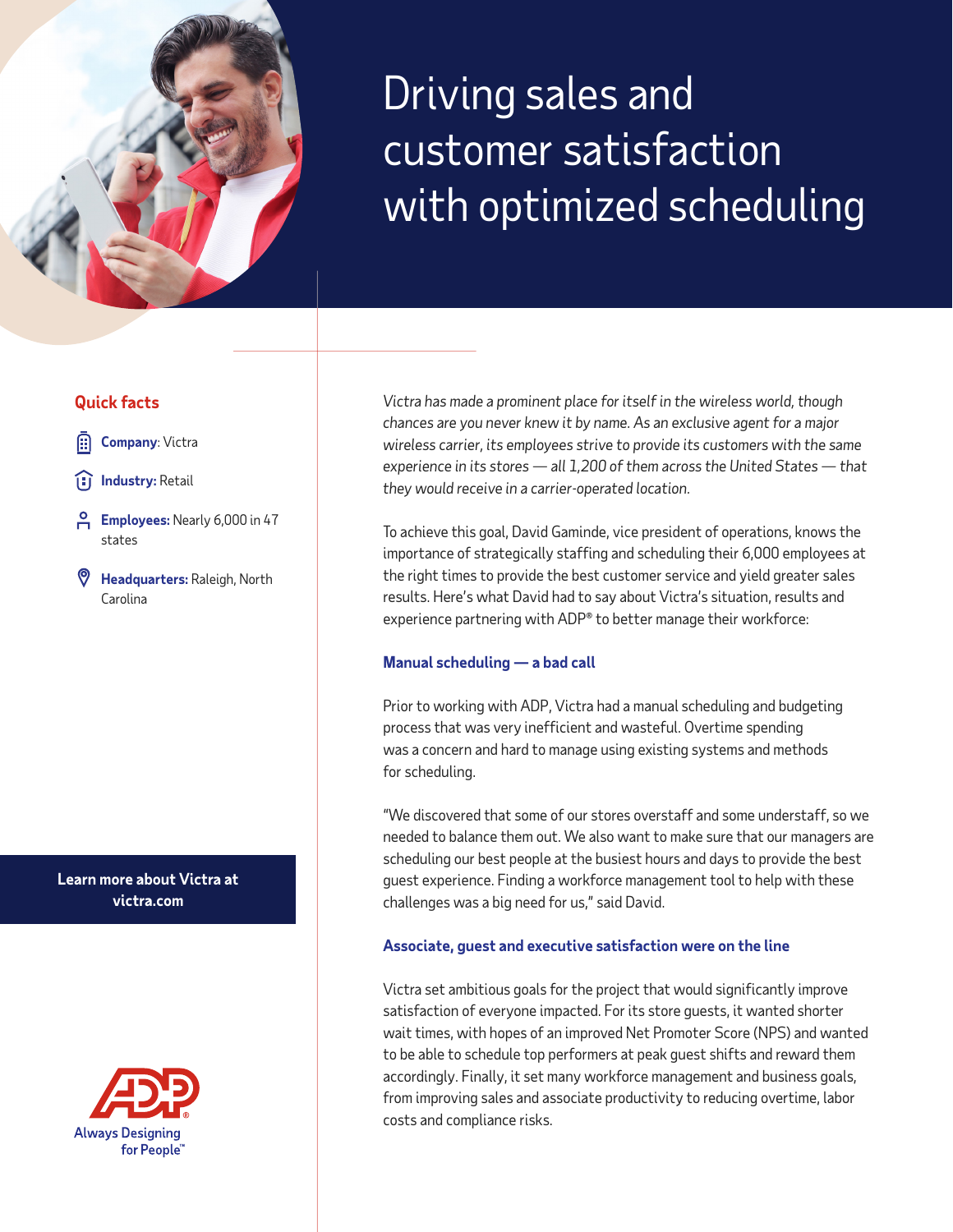### **Real clients. Real ROI.**

4.5% Increase in customer conversions

 $\frac{1}{2}$  $\prod$ Hours saved through a complete integration

6.5% Increase in Net Promoter Score (NPS)

0.7% Decrease of customer instore time, meaning faster close times



### **Victra called on ADP for help**

"We chose ADP optimized scheduling because we wanted to better serve our guests and find some efficiencies in regard to how we pay for our labor. We were already using ADP to pay our people, and we liked that there was an integration available to help them track their own hours. We have a great relationship with ADP," said David.

ADP proposed a retail workforce optimization solution that included robust labor forecasting algorithms, a tailored budgeting solution to meet Victra's desired method of controlling labor spend, and a powerful scheduling solution that could help store managers more easily generate quality schedules — with the right people, in the right place, at the right time, for the right cost.

"We are using the optimized scheduler to create the schedules for every one of our locations. So, even those locations with very few employees, we're still trying our best to make sure that we are staffed to the highest level at the peak times and days. We're also excited to be able to track conversion in our stores very closely. We wanted to ensure that whatever product we chose could allow us to see which employees were best at closing a sale, and that we could then schedule those employees at our peak hours. ADP's optimized scheduling solution lets us do that," said David.

### **The benefits of ADP optimized scheduling are loud and clear**

Victra and ADP conducted a pilot of the solution in a subset of the stores, and those locations enjoyed an astounding 4.5 percent increase in customer conversion. Together, they calculated that results like those, across the entire business, would lead to millions of dollars in incremental sales, a tremendous ROI alone. But it gets better.

"The conversion results alone represent numbers that are fantastic! And in some of our stores, we have already seen improvements on our net promoter score — up to a 6.5 percent increase. That's important to us because it shows that we're doing a better job scheduling the right people at the right hours — we're strategically making sure that people who are good at converting prospects into customers are working when they should be," said David.

One of the top benefits that ADP optimized scheduling provides is transparency. Victra had limited visibility into how managers were scheduling their teams, and if they were following sales guidelines. "We are now able to see things that we didn't have the ability to see previously, dig into the labor needs of the business and make sure that our stores are following them. It's that openness that the system provides that we just didn't have before. I have to give a hats off to the ADP team and our internal analytics team. We now have sophisticated reporting that allows us to really drive our business the way we want, and it just keeps getting better," said David.